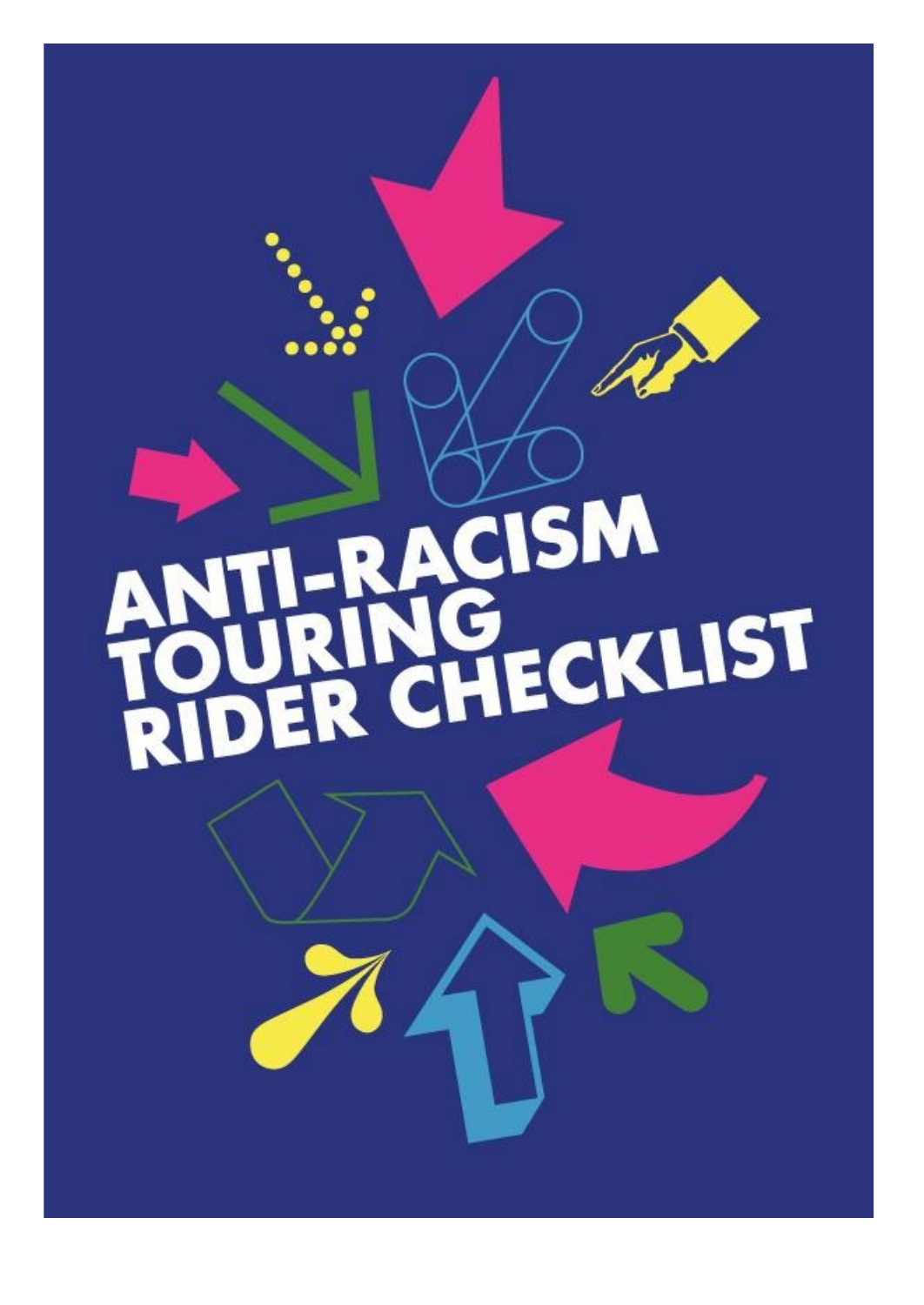This checklist has been created to serve as a framework for discussion between Touring Companies and Venues, whereby it is mutually agreed which anti-racist actions are to be undertaken by the parties. Both baseline and good practice actions listed in the rider are given below, with some further space for additional actions. It is not presumed to be fit for purpose for every organisation in its immediate presentation, but rather to be adapted to best fit alongside current m on itoring and data tracking.



| $\sim$ and $\sim$ case op to Entering the vehicle                                                                                                                                                                                            |  |                                                                                                                                                                                                                                                                               |  |
|----------------------------------------------------------------------------------------------------------------------------------------------------------------------------------------------------------------------------------------------|--|-------------------------------------------------------------------------------------------------------------------------------------------------------------------------------------------------------------------------------------------------------------------------------|--|
| <b>Touring Company</b>                                                                                                                                                                                                                       |  | <b>Venue</b>                                                                                                                                                                                                                                                                  |  |
| <b>Provide Opportunities for all</b><br>employees (on permanent<br>contract) to receive regular Anti<br><b>Racism training</b><br>Which provider:                                                                                            |  | Provide Opportunities for all<br>employees (on permanent<br>contract) to receive regular Anti<br><b>Racism training</b><br>Which provider:                                                                                                                                    |  |
| When/How often:                                                                                                                                                                                                                              |  | When/How often:                                                                                                                                                                                                                                                               |  |
| Provide needs of the production<br>and production members as early<br>as as possible, inc.:<br><b>Access Requirements for</b><br><b>Company Members</b><br><b>Technical and Design</b><br><b>Requirements</b>                                |  | Maintain a Safe Space Charter<br>that is read at Meet and<br>Greets/Get -ins and always<br>available to in -house teams as<br>part of the Venue's Anti - Racism<br>policy (or similar initiatives).<br>Located where on internal<br>system?<br>Publicly available on website? |  |
| Provide a Company Info Pack<br>minimum two weeks prior to<br>arrival, which covers information<br>about the company, the<br>production and the Company<br>Members, including headshots<br>and name pronunciations<br>Timeline of production: |  | Respond positively and<br>proactively to the technical<br>requirements of the production<br>and production requirements<br>including specialisms on hair,<br>make -up and lighting<br>Timeline of production:                                                                 |  |
| Commit to increasing the ethnic<br>diversity of staff to reflect the<br>demographics from a wider range                                                                                                                                      |  | Commit to increasing the ethnic<br>diversity of staff to reflect the<br>demographics from a wider                                                                                                                                                                             |  |

### $\overline{\phantom{a}}$  In t he Lead Lin to Entering the Venue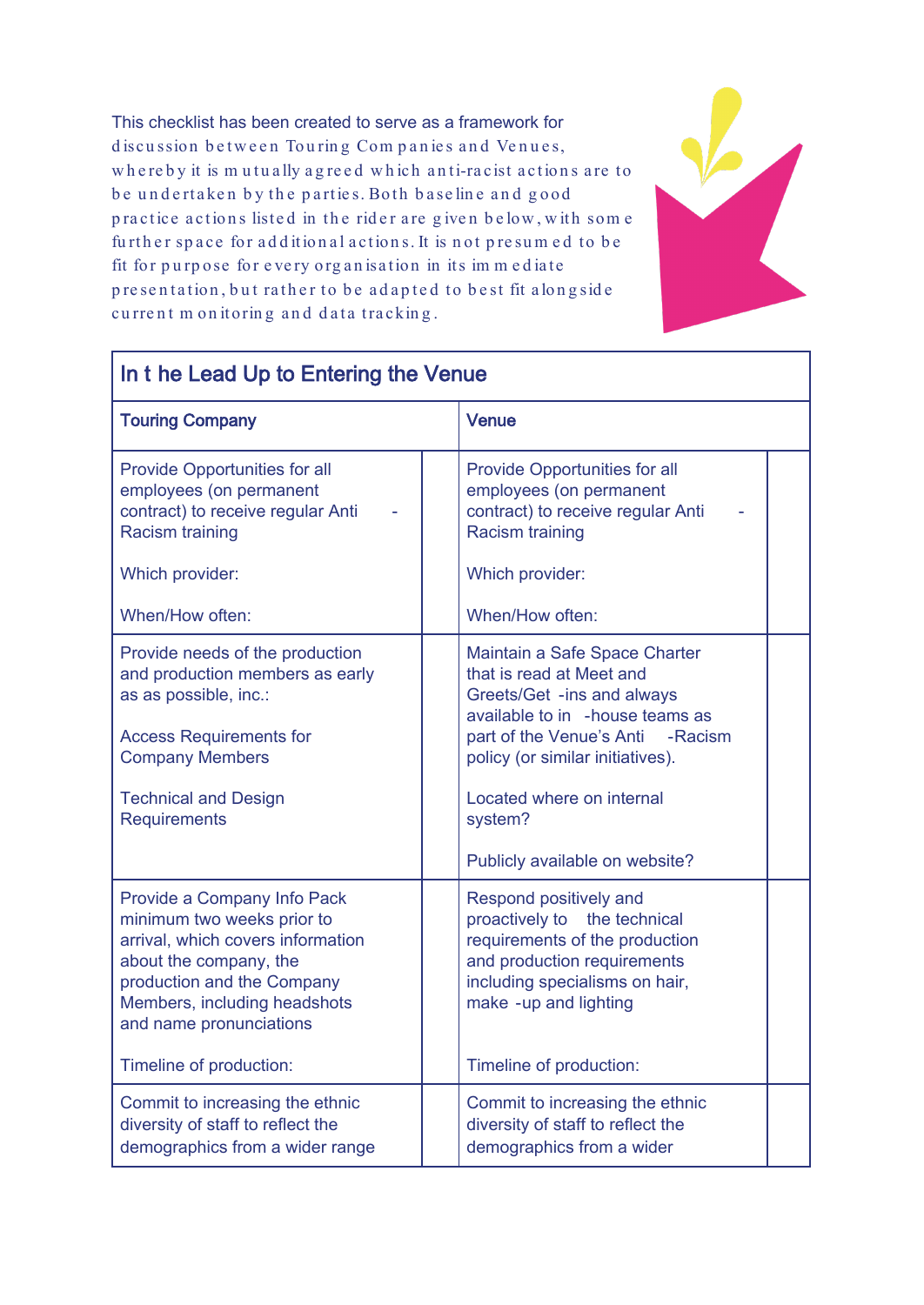| of communities if it currently does<br>not.                                                     | range of communities if it<br>currently does not.                                             |  |
|-------------------------------------------------------------------------------------------------|-----------------------------------------------------------------------------------------------|--|
| Self-evaluation:                                                                                | $Self-evaluation:$                                                                            |  |
| Provide regular anti-racism<br>training offers for the company's<br>pool of free lancers        | Provide regular anti-racism<br>training offers for the venue's pool<br>offreelancers          |  |
| Which provider:                                                                                 | Which provider:                                                                               |  |
| When/How often:                                                                                 | When/How often:                                                                               |  |
| Ensure organisational awareness<br>of cultural and religious calendars<br>throughout the year   | Ensure organisational awareness<br>of cultural and religious calendars<br>throughout the year |  |
| Notable events/dates during<br>production engagement:                                           | Notable events/dates during<br>production engagement:                                         |  |
| Carry out an induction process for<br>rehearsals, including an out-loud<br>reading of the rider |                                                                                               |  |
| Tim eline of production:                                                                        |                                                                                               |  |
|                                                                                                 |                                                                                               |  |
|                                                                                                 |                                                                                               |  |

## Welcome to the Venue

| <b>Touring Company</b>                                                                                                                                                          | <b>Venue</b>                                                                                                                                                                                                                                                  |  |
|---------------------------------------------------------------------------------------------------------------------------------------------------------------------------------|---------------------------------------------------------------------------------------------------------------------------------------------------------------------------------------------------------------------------------------------------------------|--|
| Provide Company Info Pack as<br>close to contracting as possible<br>and minimum two weeks prior to<br>arrival, including:<br><b>Headshots</b><br><b>Pronunciations of names</b> | Provide a welcome pack as close<br>to contracting as possible and<br>minimum two weeks prior to<br>arrival, including:<br>Demographics of the area<br>Recommended places to<br>eat and things to see and<br>do<br>Transport and map<br>Licensed/approved taxi |  |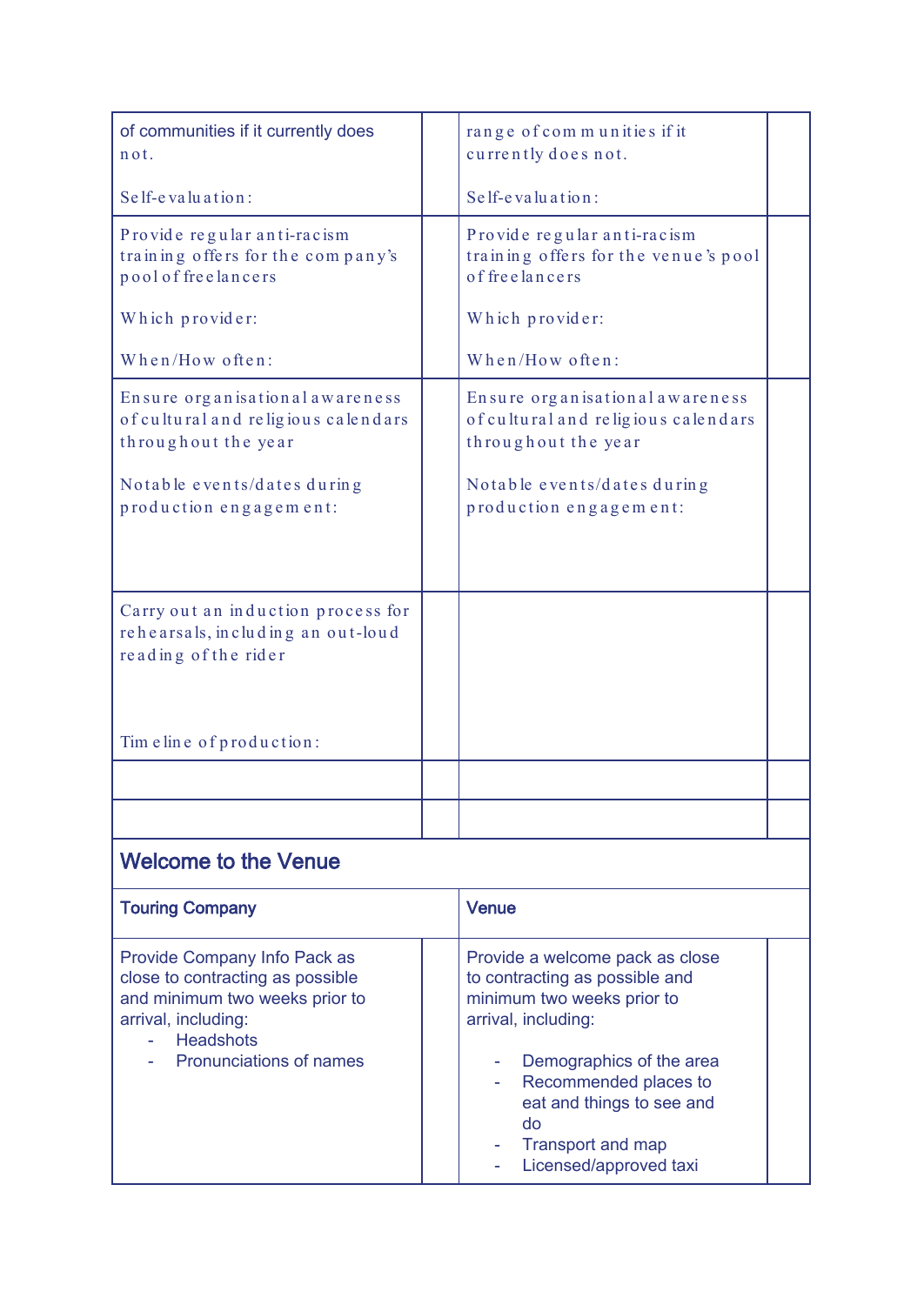|                                                                                                                                          | companies<br>Full staff list.                                                                                                                                              |  |
|------------------------------------------------------------------------------------------------------------------------------------------|----------------------------------------------------------------------------------------------------------------------------------------------------------------------------|--|
| Distribute the Venue's Welcome<br>Pack to the Company at least a<br>week before arriving at the<br>Venue.<br>Timeline of production:     | Indicate to the Touring Company<br>in advance who will be meeting<br>them upon arrival at<br>reception/leading a tour of the<br>$b$ u ild in g.<br>Timeline of production: |  |
| Recce the venue prior to arrival<br>(and preferably prior to<br>programming) and meet with the<br>staff team.<br>Timeline of production: | Make the Touring Company's<br>Company Info Pack available to<br>staff throughout the building.<br>Timeline of production:                                                  |  |
| Provide clear communication and<br>a dedicated contact person<br>Contact person:                                                         | Host a welcome for every<br>production, regardless of length<br>of run, which should be planned<br>to allow for maximum<br>attendance.                                     |  |
| Provide clear arrival times for<br>when the company will arrive<br>together                                                              | When:<br>Form at:                                                                                                                                                          |  |
| Time $(if known):$                                                                                                                       | Expected numbers:                                                                                                                                                          |  |
|                                                                                                                                          | Give every employee (in cluding<br>casual workers) the opportunity<br>to attend the welcome events                                                                         |  |
|                                                                                                                                          | Provide a fully accessible pre-<br>recorded tour of the venue with<br>captions                                                                                             |  |
|                                                                                                                                          | One-off recording, annual<br>updates:                                                                                                                                      |  |
|                                                                                                                                          |                                                                                                                                                                            |  |
|                                                                                                                                          |                                                                                                                                                                            |  |
| <b>Wellbeing &amp; Pastoral Care</b>                                                                                                     |                                                                                                                                                                            |  |
| <b>Touring Company</b>                                                                                                                   | <b>Venue</b>                                                                                                                                                               |  |
| Provide clear information to all<br>freelancers from casting onwards                                                                     | Designate a member of staff as a<br>wellbeing support person who                                                                                                           |  |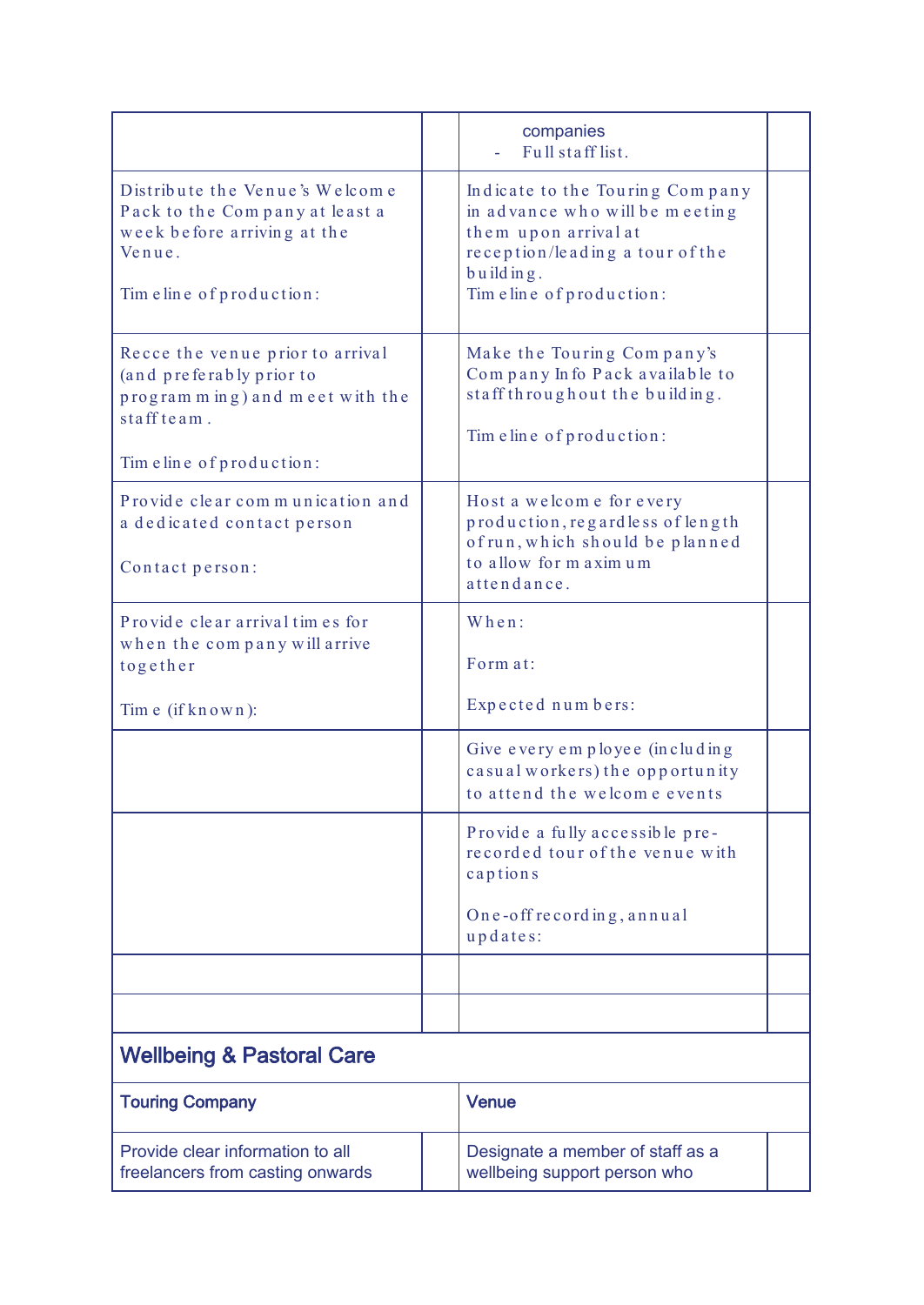| concerning where a tour is going<br>and what it will consist of<br>Commsmethods:<br>Accessible Versions:                                                                                                                                                                          | will share pastoral responsibility<br>with the Touring company whilst<br>they are at the venue. Staff<br>members in this role will receive<br>support and relevant training.<br>Contact person:                                                             |  |
|-----------------------------------------------------------------------------------------------------------------------------------------------------------------------------------------------------------------------------------------------------------------------------------|-------------------------------------------------------------------------------------------------------------------------------------------------------------------------------------------------------------------------------------------------------------|--|
| Provide a contact person within<br>the company for support, and<br>signposting to external<br>professionals where needed; and<br>make available the details of this<br>support to all participating<br>venues as part of any deal<br>memo/contracting process.<br>Contact person: | Provide clear information<br>regarding green rooms, toilets,<br>staff only spaces etc<br>Commsmethods:<br>Accessible Versions:                                                                                                                              |  |
| Provide technical and get-in<br>schedules a m in im um 2 weeks<br>prior to the touring week,<br>ensuring adequate time is<br>allowed for company members to<br>check into accommodation<br>during daylight hours and<br>scheduling this appropriately                             | Provide clear information on how<br>the building operates (including<br>opening, lock-up, on-site<br>personneletc)<br>Commsmethods:<br>Accessible Versions:                                                                                                 |  |
| Allocate dressing rooms with due<br>consideration to cast size, cast<br>makeup and any access needs.<br>Timeline of production:                                                                                                                                                   | Keep digs lists up to date and<br>ensure all digs are pre-checked.<br>Maintain regular contact with<br>digs hosts to ensure all details are<br>up to date and digs remain<br>suitable for Touring Companies.<br>Annualcheck:                                |  |
| Pay touring allowance as early as<br>possible so that digs can be<br>booked well in advance.                                                                                                                                                                                      | Have a dedicated 'Digs' member<br>of staff to liaise with the touring<br>company and advise on areas and<br>safety with particular regards to<br>late evening finishes post-tech or<br>show and company Members<br>travelling home in unfamiliar<br>cities. |  |
| Speak to each land lord before the<br>visit, using the Safe Space Charter<br>as a fram ework for discussion                                                                                                                                                                       | Maintain a zero-tolerance<br>approach in dealing with any<br>reported incidents involving digs<br>and digs list to be maintained and<br>updated in accordance with this.                                                                                    |  |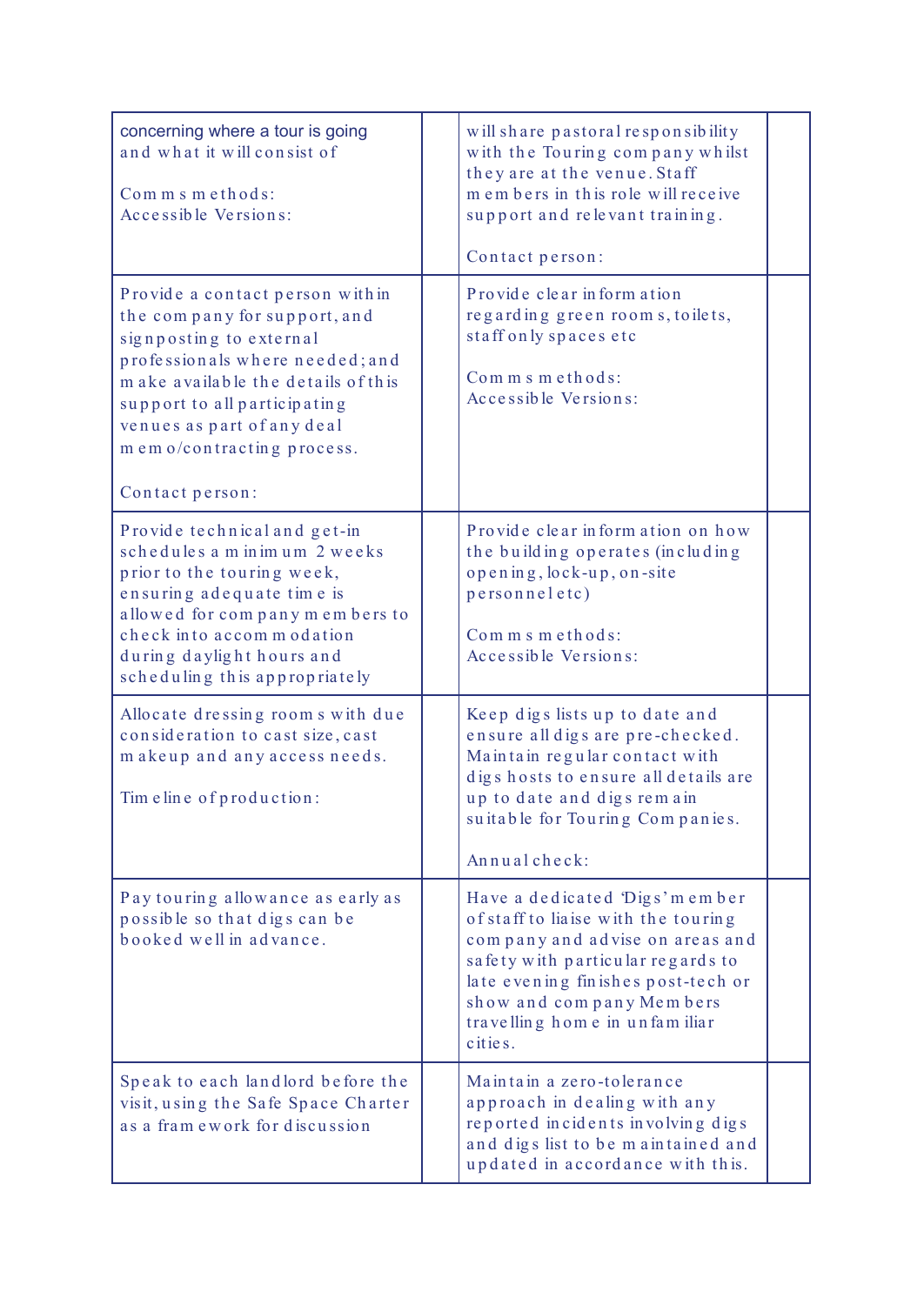| Advocate the anti -racism policy to<br>Theatre Digs Booker so that it can<br>become an accurate and up-to-<br>date centralised digs system that<br>Venues and Touring Companies<br>will pass all information onto. | Advocate the anti-racism policy to<br>Theatre Digs Booker so that it can<br>become an accurate and up-to-<br>date centralised digs system that<br>Venues and Touring Companies<br>will pass all information onto. |  |
|--------------------------------------------------------------------------------------------------------------------------------------------------------------------------------------------------------------------|-------------------------------------------------------------------------------------------------------------------------------------------------------------------------------------------------------------------|--|
| Sharing disclosure on training<br>received                                                                                                                                                                         | Sharing disclosure on training<br>received                                                                                                                                                                        |  |
| Which provider:                                                                                                                                                                                                    | Which provider:                                                                                                                                                                                                   |  |
| When/How often:                                                                                                                                                                                                    | When/How often:                                                                                                                                                                                                   |  |
|                                                                                                                                                                                                                    | Ask digs hosts to sign up to a Safe<br>Space Charter.                                                                                                                                                             |  |
|                                                                                                                                                                                                                    | Diversify digs list and who is<br>$h$ osting.                                                                                                                                                                     |  |
|                                                                                                                                                                                                                    |                                                                                                                                                                                                                   |  |
|                                                                                                                                                                                                                    |                                                                                                                                                                                                                   |  |
| $M$ orleating                                                                                                                                                                                                      |                                                                                                                                                                                                                   |  |

### Marketing

| <b>Touring Company</b>                                                                                                                                                       |  | <b>Venue</b>                                                                                                                                                             |  |
|------------------------------------------------------------------------------------------------------------------------------------------------------------------------------|--|--------------------------------------------------------------------------------------------------------------------------------------------------------------------------|--|
| Provide details of audience<br>targets, how these targets have<br>been set and what expectation<br>there is of meeting them<br>Timeline of production:                       |  | Provide details of audience<br>targets, how these targets have<br>been set and what expectation<br>there is of meeting them<br>Timeline of production:                   |  |
| Provide actions for generating<br>audiences and interest through<br>dialogue and discussion<br>Timeline of production:                                                       |  | Provide actions for generating<br>audiences and interest through<br>dialogue and discussion<br>Timeline of production:                                                   |  |
| Share marketing strategy and<br>audience development plans<br>Timeline of production:                                                                                        |  | Share marketing strategy and<br>audience development plans<br>Timeline of production:                                                                                    |  |
| Discuss all language, image and<br>assets used to market and sell the<br>show, including where each party<br>has distinct specialisms and<br>knowledge which can support the |  | Discuss all language, image and<br>assets used to market and sell the<br>show, including where each party<br>has distinct specialisms and<br>knowledge which can support |  |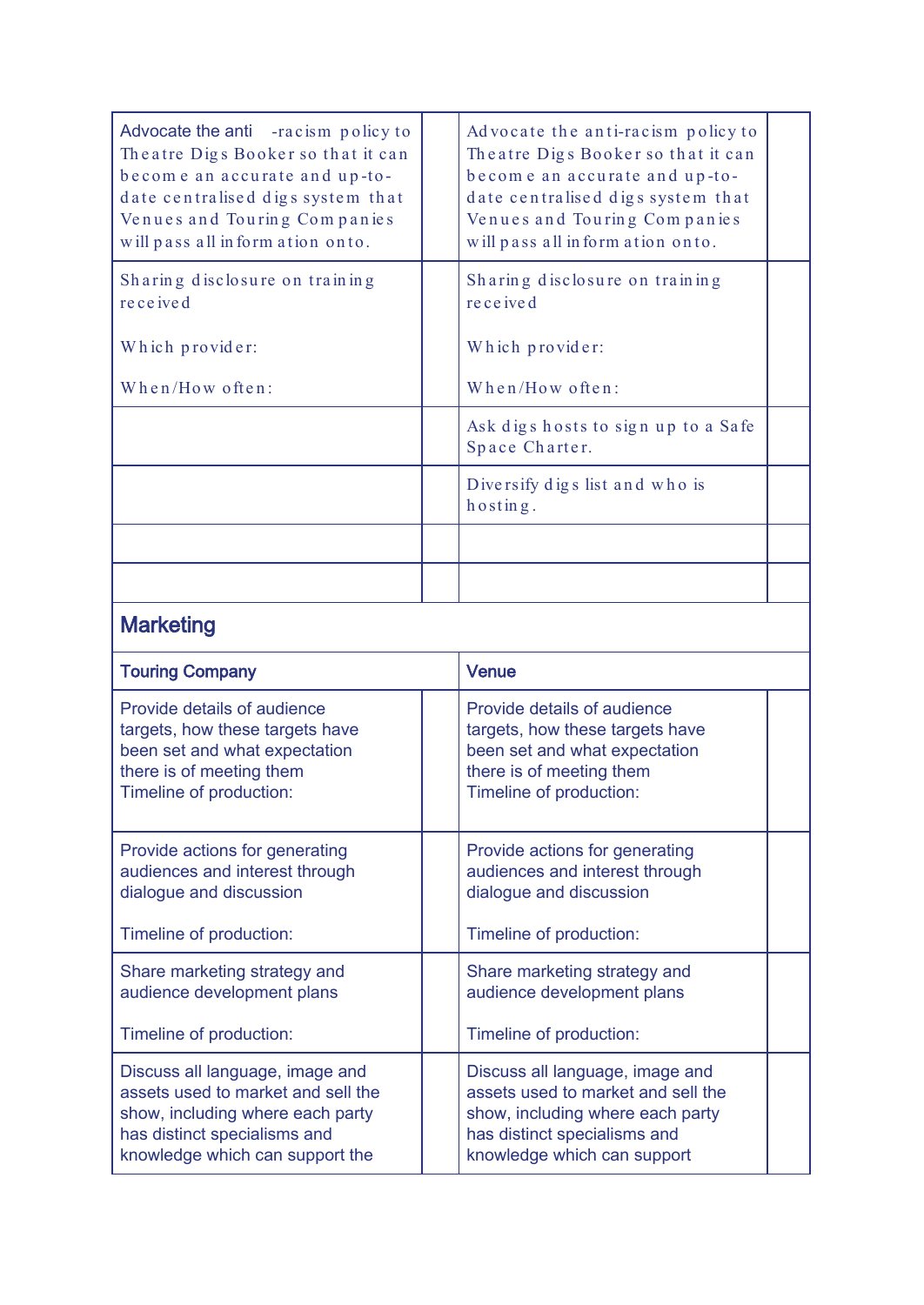| approach to marketing and sales<br>Tim eline of production:                                                                                                                               | the approach to marketing and<br>sales<br>Timeline of production:                                                                                                                                                                                  |  |
|-------------------------------------------------------------------------------------------------------------------------------------------------------------------------------------------|----------------------------------------------------------------------------------------------------------------------------------------------------------------------------------------------------------------------------------------------------|--|
| Meet with Box Office and<br>Marketing staff prior to arrival (as<br>part of recce) or before the first<br>perform ance to discuss<br>production/themes/company<br>Timeline of production: | Share marketing plans and<br>print/pullups with the Touring<br>Company as soon as possible<br>after program m ing, and well in<br>advance of the tour, so there is<br>clarity of expectation from the<br>$b$ eginning.<br>Tim eline of production: |  |
|                                                                                                                                                                                           | Share internally (with marketing<br>teams) reasons for program m ing<br>and positive messaging around<br>program m ing                                                                                                                             |  |
|                                                                                                                                                                                           | Consider the placing of print, pull-<br>ups and other prominent<br>marketing materials and<br>involving Touring Companies<br>within that decision making.<br>Basis for decisions:<br>Internal team responsible:                                    |  |
|                                                                                                                                                                                           |                                                                                                                                                                                                                                                    |  |
|                                                                                                                                                                                           |                                                                                                                                                                                                                                                    |  |

#### Brochures and Websites

| <b>Touring Company</b>                                                                                                                                             | <b>Venue</b>                                                                                                                                                       |  |
|--------------------------------------------------------------------------------------------------------------------------------------------------------------------|--------------------------------------------------------------------------------------------------------------------------------------------------------------------|--|
| Consider the implications of<br>stereotypes when choosing<br>images and text, and to seek<br>broader, diverse feedback to<br>support the process where<br>required | Consider the implications of<br>stereotypes when choosing<br>images and text, and to seek<br>broader, diverse feedback to<br>support the process where<br>required |  |
| Internal decision maker:<br>Consulted:                                                                                                                             | Internal decision maker:<br>Consulted:                                                                                                                             |  |
| Provide boiler plate descriptors<br>for local PRs and coverage. This<br>should be created in conjunction                                                           | Provide clear word counts and<br>requirements of copy, and to<br>consult with Touring Companies                                                                    |  |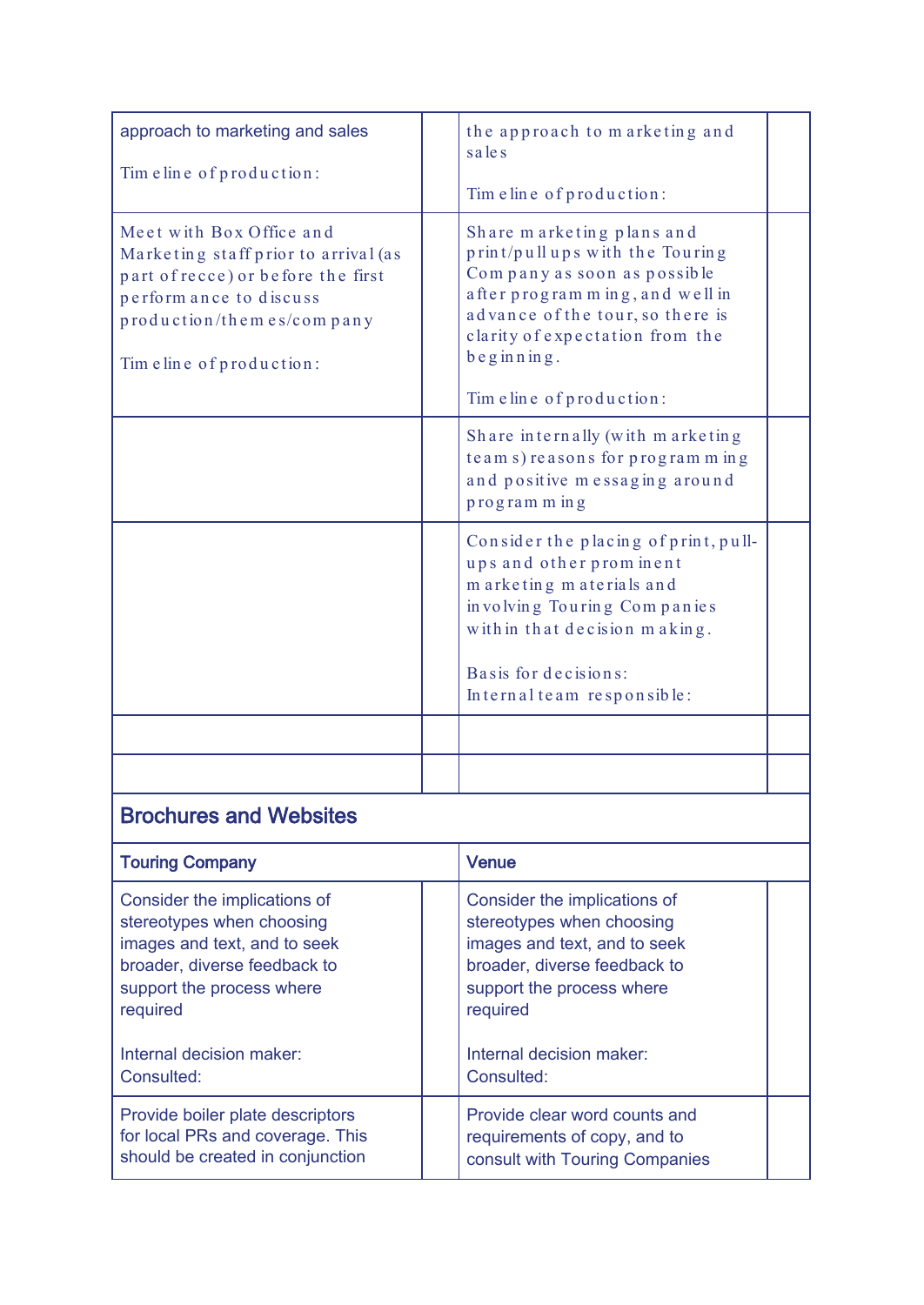| with the venue and reflect the<br>Venue's knowledge of their area.<br>Tim eline of Production: | before editing or changing it,<br>both on longer versions/on<br>webpages as well as short copy in<br>brochures.<br>Tim eline of Production: |  |
|------------------------------------------------------------------------------------------------|---------------------------------------------------------------------------------------------------------------------------------------------|--|
|                                                                                                |                                                                                                                                             |  |
|                                                                                                |                                                                                                                                             |  |

# Audiences

| <b>Touring Company</b>                                                                                                                                                                                                                                                                             | <b>Venue</b>                                                                                                                                                                                                                                                                               |  |
|----------------------------------------------------------------------------------------------------------------------------------------------------------------------------------------------------------------------------------------------------------------------------------------------------|--------------------------------------------------------------------------------------------------------------------------------------------------------------------------------------------------------------------------------------------------------------------------------------------|--|
| <b>Establish mechanisms for</b><br>inclusivity to improve the<br>audience experience. This should<br>include working together to<br>break down unhelpful<br>expectations around audience<br>behaviour and etiquette and<br>agree where the perceived<br>etiquette can a nd should be<br>challenged | Establish mechanisms for<br>inclusivity to improve the<br>audience experience. This should<br>include working together to<br>break down unhelpful<br>expectations around audience<br>behaviour and etiquette and<br>agree where the perceived<br>etiquette can and should be<br>challenged |  |
| Mechanism established:                                                                                                                                                                                                                                                                             | Mechanism established:                                                                                                                                                                                                                                                                     |  |
| Usability check:                                                                                                                                                                                                                                                                                   | Usability check:                                                                                                                                                                                                                                                                           |  |
| Responsibility lies with:                                                                                                                                                                                                                                                                          | Responsibility lies with:                                                                                                                                                                                                                                                                  |  |
| Discuss presumptions around<br>who audiences are and where<br>'value' is placed, in order to<br>welcome all audiences<br>irrespective of background, socio<br>economics or race<br>Mechanism established:<br>Usability check:                                                                      | Discuss presumptions around<br>who audiences are and where<br>'value' is placed, in order to<br>welcome all audiences<br>irrespective of background, socio<br>economics or race<br>Mechanism established:<br>Usability check:                                                              |  |
| Responsibility lies with:                                                                                                                                                                                                                                                                          | Responsibility lies with:                                                                                                                                                                                                                                                                  |  |
| Undertake an evaluation at the<br>end of the production to                                                                                                                                                                                                                                         | Undertake an evaluation at the<br>end of the production to                                                                                                                                                                                                                                 |  |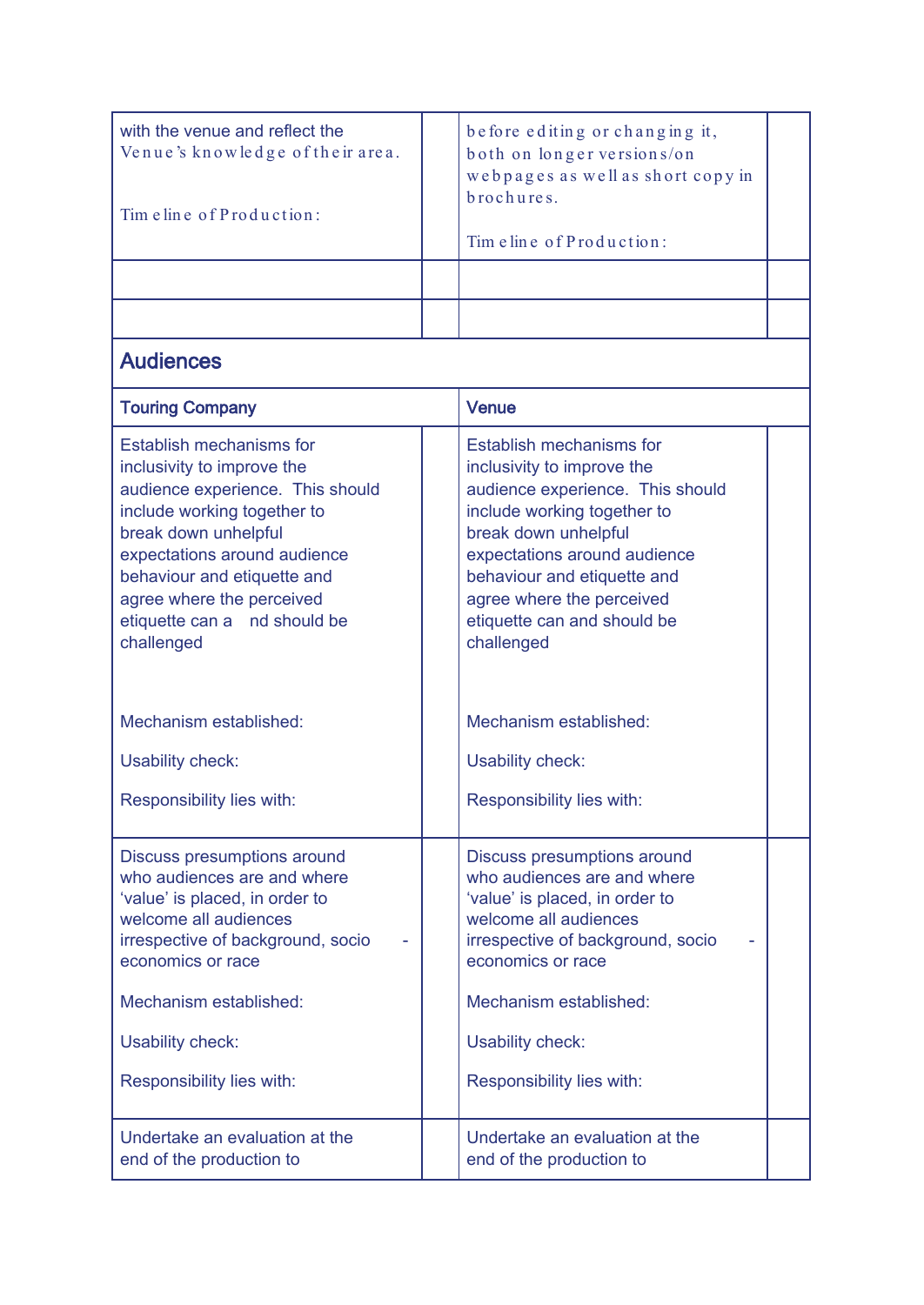| implement learnings and sharing<br>outcomes.                                                                                                                                                                           | implement learnings and sharing<br>outcomes.                                                                                                                                             |  |
|------------------------------------------------------------------------------------------------------------------------------------------------------------------------------------------------------------------------|------------------------------------------------------------------------------------------------------------------------------------------------------------------------------------------|--|
| Evaluation lead:                                                                                                                                                                                                       | Evaluation lead:                                                                                                                                                                         |  |
| Sharing practice:                                                                                                                                                                                                      | Sharing practice:                                                                                                                                                                        |  |
|                                                                                                                                                                                                                        |                                                                                                                                                                                          |  |
| Discuss with the Venue Front of<br>House and marketing teams work<br>around creating/supporting an<br>inclusive and equitable space for<br>audiences.                                                                  | Interrogate the offer within the<br>building (food, space to<br>work/socialise) as a whole, and<br>encourage accessibility for<br>everyone                                               |  |
| Responsibility lead:                                                                                                                                                                                                   | Tim e line:<br>Annual review:<br>Responsibility lead:                                                                                                                                    |  |
| Interrogate the language used<br>across the company website,<br>assets and marketing materials to<br>evaluate how welcoming and<br>inclusive it is to audiences                                                        | Interrogate the language used<br>within the building (signage,<br>instructions, announcements etc.)<br>and evaluate how welcoming and<br>inclusive it is to audiences                    |  |
| Tim e line:<br>Annual review:<br>Responsibility lead:                                                                                                                                                                  | Tim e line:<br>Annual review:<br>Responsibility lead:                                                                                                                                    |  |
| Have a dedicated staff member<br>responsible for audience<br>development in post as soon as<br>possible, in order to make<br>wraparound events happen in the<br>timeline needed for the venues<br>Responsibility lead: | Confirm and share a clear and<br>comprehensive budget for<br>audience development that can<br>be allocated to certain shows that<br>will help achieve its aim s.<br>Responsibility lead: |  |
|                                                                                                                                                                                                                        | Discuss with the Touring<br>Company their current audience<br>make-up and what the<br>expectations surrounding the<br>Production are.                                                    |  |
|                                                                                                                                                                                                                        | Timeline of Production:<br>Review process:<br>Responsibility lead:                                                                                                                       |  |